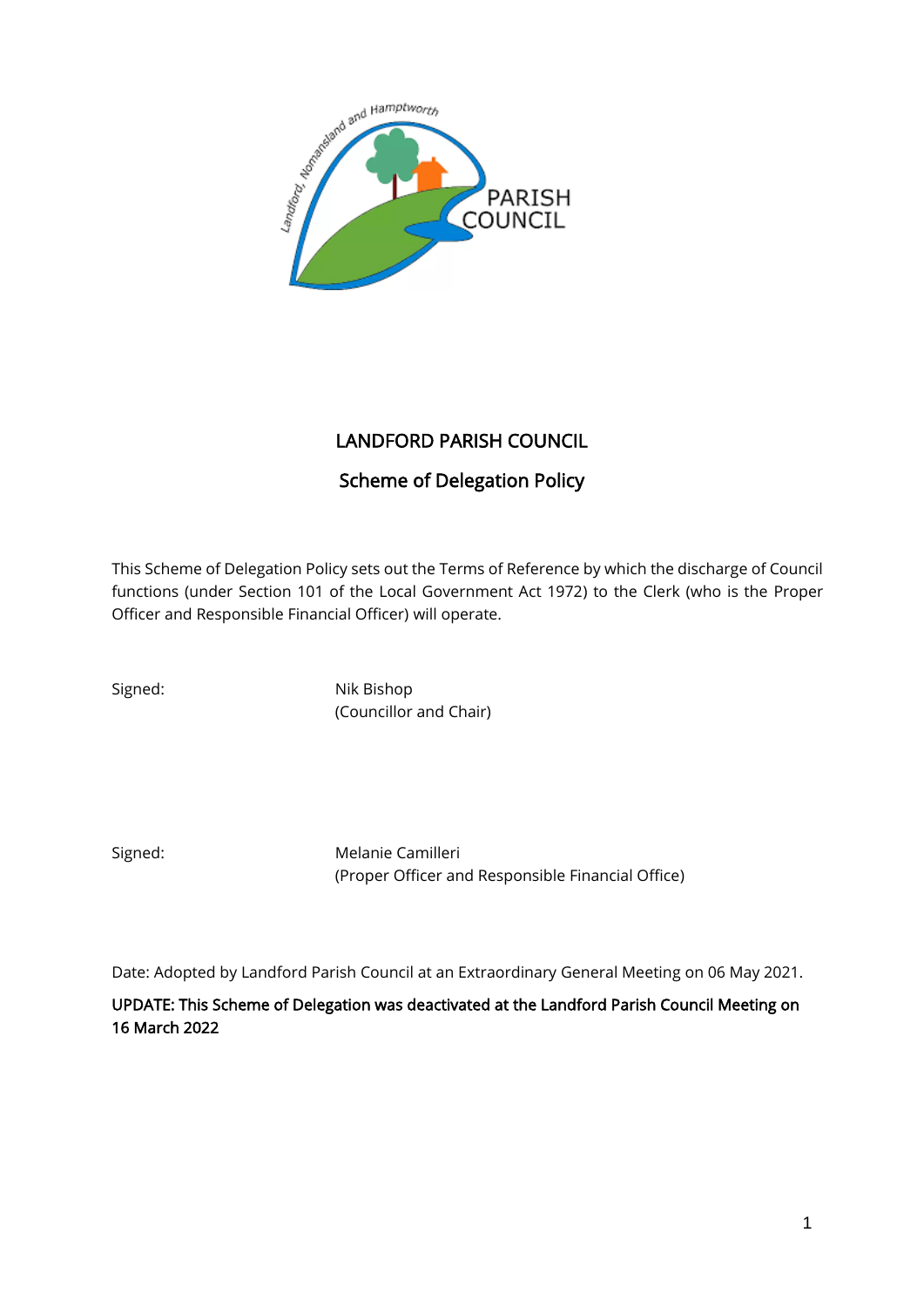# Arrangements for discharge of functions

Under Section 101 of the Local Government Act 1972 a local authority may arrange for the discharge of any of their functions to the Clerk (who is the Proper Officer and Responsible Financial Officer).

This Scheme of Delegation Policy sets out the Terms of Reference by which the discharge of functions will operate.

#### Scope of the Policy

It shall be exercised in compliance with the Council's:-

- Standing Orders and other adopted policies of the Council
- Financial Regulations
- Approved budgets
- All statutory common law and contractual requirements

The following items may not be delegated to the Clerk:-

- Appoint the Chair and Vice-Chair in May each year
- Sign off the Governance Statement by  $30<sup>th</sup>$  lune each year
- Set the Precept
- Borrow money
- Consider any matter required by law to be considered by the Council.

#### Activation of the Policy

This Scheme of Delegation Policy may be activated when physical meetings, to which all members of the public are entitled to attend, will result in a health risk (or imminent threat) and/or significant additional costs incurred in securing suitable venues which allow social distancing and other safety measures.

This includes, but is not limited to, situations arising from disease, pandemics, severe natural disasters, foreign hostilities, or terrorism.

At least three councillors (one of which must be either the Chair or Vice-Chair) must request its activation, or its activation is resolved in a meeting of the Landford Parish Council, or the Government of the United Kingdom have suspended all public meetings.

#### Deactivation of the Policy

This Scheme of Delegation is considered to be deactivated when the health risk (or the actual or imminent threat) has passed and at least three councillors (one of which must be either the Chair or Vice-Chair) have requested public meetings be recommenced.

#### Take action

The Clerk (who is the Proper Officer and Responsible Financial Officer) is empowered to take any and all decisions that would normally be taken by Full Council, or a committee or a working group, having consulted a minimum of three Members (one of which must be either the Chair or Vice-Chair). Consultation may be by email or by telephone or by virtual meeting, followed by a confirmation email.

#### Financial thresholds

Payment of all invoices, within agreed budget and subject to authorisation by two bank signatories.

Section 4.4. of the Financial Regulations sets out that in cases of extreme risk to the delivery of council services, the Clerk may authorise revenue expenditure on behalf of the council which in